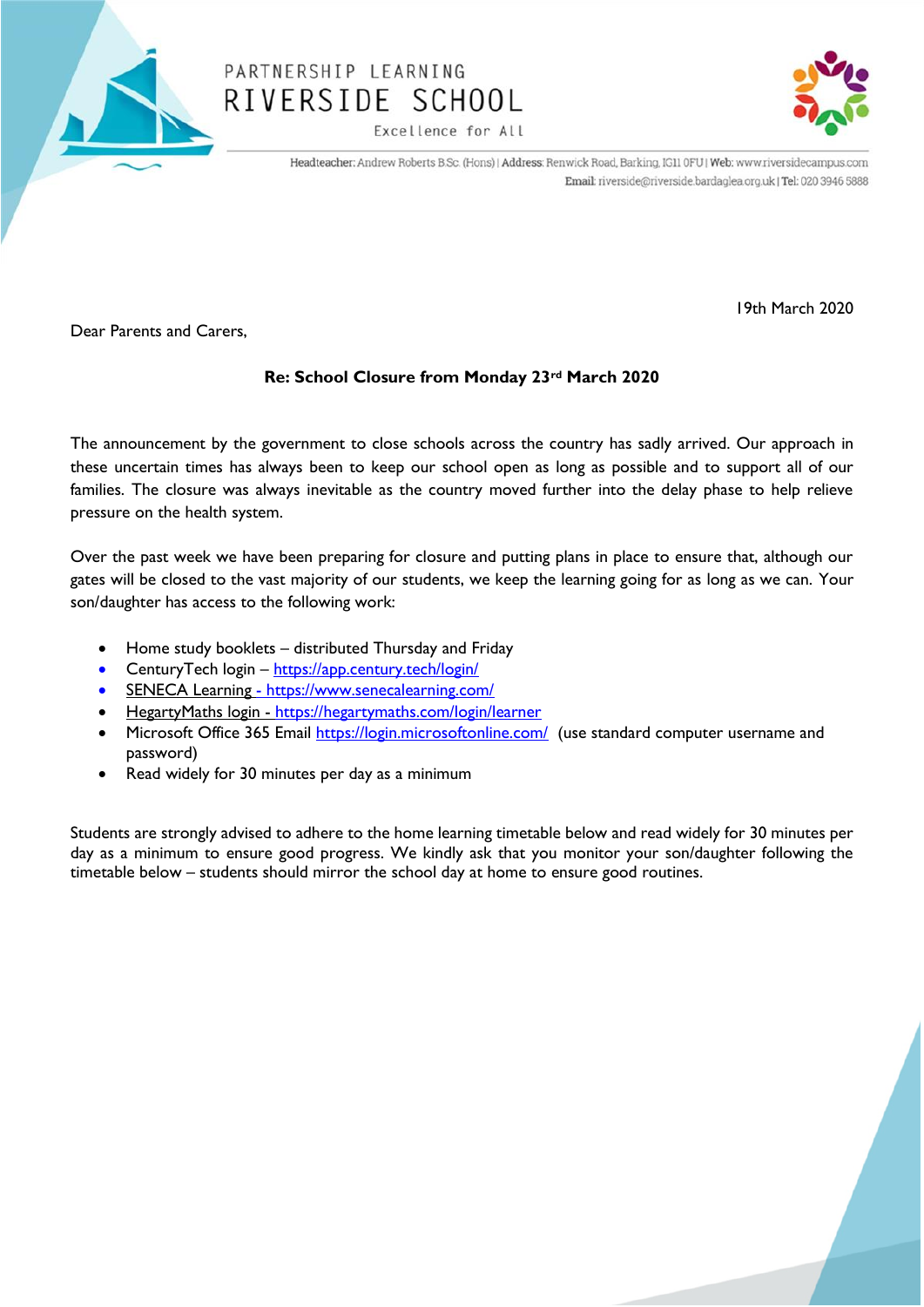### **Key stage 3**

| <b>KS3 Home Learning Timetable</b> |                                                |                   |                   |                 |                   |  |  |
|------------------------------------|------------------------------------------------|-------------------|-------------------|-----------------|-------------------|--|--|
|                                    | Monday                                         | Tuesday           | Wednesday         | <b>Thursday</b> | Friday            |  |  |
| $PI$ 9-10am                        | Geography                                      | Spanish           | English           | Maths           | <b>Maths</b>      |  |  |
| <b>P2</b> 10-11am                  | Maths                                          | English           | Maths             | History         | English           |  |  |
| Break 30                           |                                                |                   |                   |                 |                   |  |  |
| minutes                            | Break – healthy eating (drink plenty of water) |                   |                   |                 |                   |  |  |
| <b>P3</b> 11.30-                   | English                                        | Science           | Geography         | English         | Spanish           |  |  |
| 12.30pm                            |                                                |                   |                   |                 |                   |  |  |
| P4 12.30-                          | Science                                        | Maths             | Art               | Geography       | Science           |  |  |
| 1.30 <sub>pm</sub>                 |                                                |                   |                   |                 |                   |  |  |
| Break 30                           |                                                |                   |                   |                 |                   |  |  |
| minutes                            | Break – healthy eating (drink plenty of water) |                   |                   |                 |                   |  |  |
| <b>P5</b> 2-3pm                    | Spanish                                        | <b>History</b>    | Science           | Art             | History           |  |  |
|                                    |                                                |                   |                   |                 |                   |  |  |
| <b>Fitness</b>                     | PE fitness                                     | <b>PE</b> fitness | <b>PE</b> fitness | PE fitness      | <b>PE</b> fitness |  |  |
|                                    | circuits                                       | circuits          | circuits          | circuits        | circuits          |  |  |

## **Key Stage 4**

| <b>KS4 Home Learning Timetable</b> |                                                |              |           |                 |               |  |  |
|------------------------------------|------------------------------------------------|--------------|-----------|-----------------|---------------|--|--|
|                                    | Monday                                         | Tuesday      | Wednesday | <b>Thursday</b> | Friday        |  |  |
| $PI$ 9-10am                        | Geog/Hist                                      | Spanish      | English   | Maths           | Music/ drama/ |  |  |
|                                    |                                                |              |           |                 | art/ media/   |  |  |
|                                    |                                                |              |           |                 | computing     |  |  |
| <b>P2</b> 10-11am                  | Maths                                          | English      | Maths     | Music/ drama/   | <b>PE</b>     |  |  |
|                                    |                                                |              |           | art/ media/     |               |  |  |
|                                    |                                                |              |           | computing       |               |  |  |
| Break 30                           |                                                |              |           |                 |               |  |  |
| minutes                            | Break – healthy eating (drink plenty of water) |              |           |                 |               |  |  |
| <b>P3</b> 11.30-                   | English                                        | Science      | Geog/Hist | English         | Spanish       |  |  |
| 12.30 <sub>pm</sub>                |                                                |              |           |                 |               |  |  |
| P4 12.30-                          | Music/ drama/                                  | <b>Maths</b> | Spanish   | Geog/Hist       | Science       |  |  |
| 1.30 <sub>pm</sub>                 | art/ media/                                    |              |           |                 |               |  |  |
|                                    | computing                                      |              |           |                 |               |  |  |
| Break 30                           |                                                |              |           |                 |               |  |  |
| minutes                            | Break – healthy eating (drink plenty of water) |              |           |                 |               |  |  |
| $P5$ 2-3 <sub>pm</sub>             | Spanish                                        | Geog/Hist    | Science   | Science         | Geog/Hist     |  |  |

#### **Key Stage 5**

| <b>KS5 Home Learning Timetable</b> |                                                |           |           |           |           |  |  |
|------------------------------------|------------------------------------------------|-----------|-----------|-----------|-----------|--|--|
|                                    | Monday                                         | Tuesday   | Wednesday | Thursday  | Friday    |  |  |
| $PI$ 9-10am                        | Subject A                                      | Subject B | Subject C | Subject A | Subject C |  |  |
| <b>P2</b> 10-11am                  | Subject A                                      | Subject B | Subject C | Subject B | Subject B |  |  |
| Break 30                           |                                                |           |           |           |           |  |  |
| minutes                            | Break – healthy eating (drink plenty of water) |           |           |           |           |  |  |
| P3 11.30-                          | Subject B                                      | Subject C | Subject B | Subject C | Subject A |  |  |
| 12.30pm                            |                                                |           |           |           |           |  |  |
| P4 12.30-                          | Subject B                                      | Subject C | Subject B | Subject A | Subject C |  |  |
| 1.30 <sub>pm</sub>                 |                                                |           |           |           |           |  |  |
| Break 30                           |                                                |           |           |           |           |  |  |
| minutes                            | Break – healthy eating (drink plenty of water) |           |           |           |           |  |  |
| <b>P5</b> 2-3pm                    | Subject C                                      | Subject A | Subject A | Subject B | Subject B |  |  |